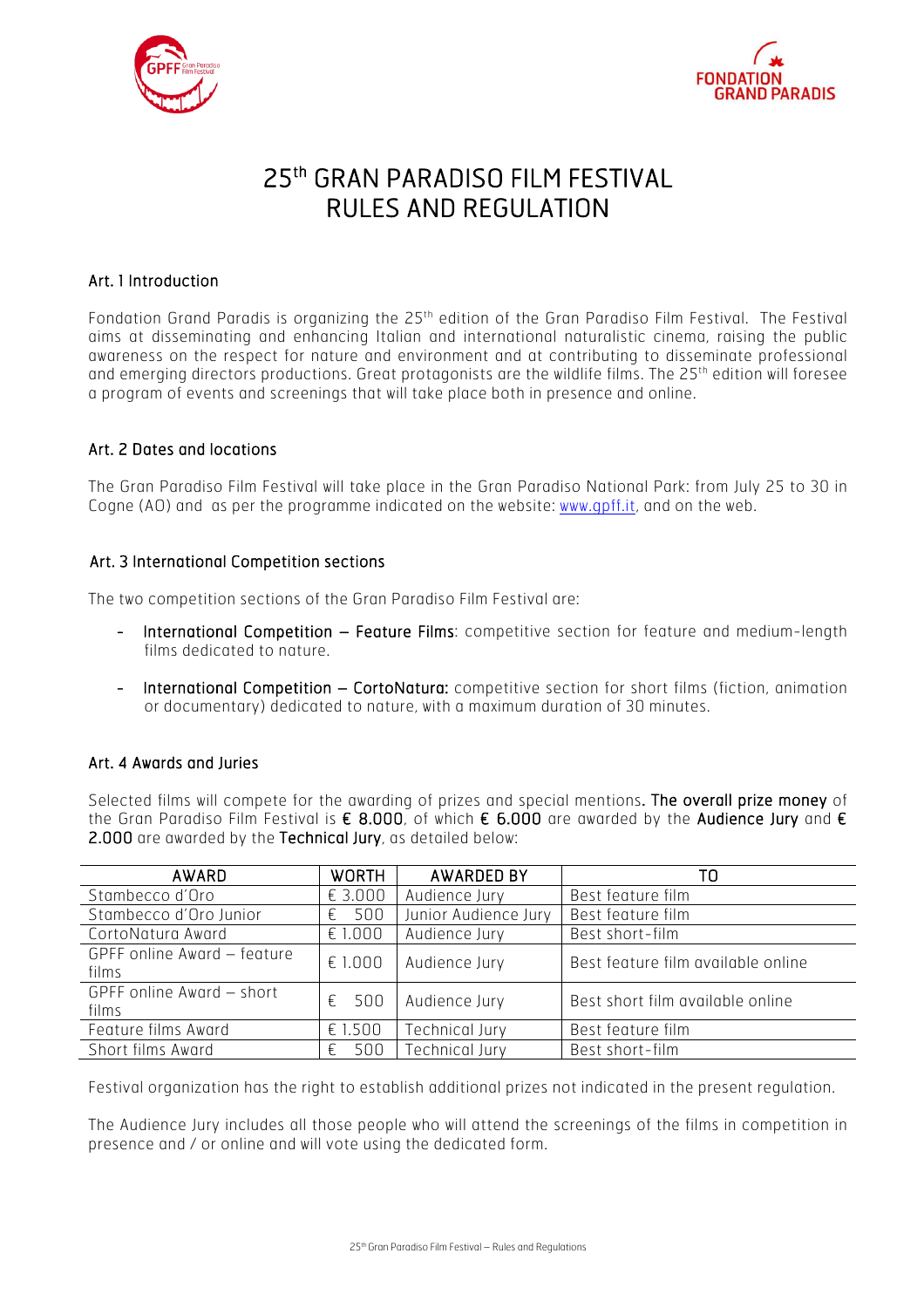



The Technical Jury is composed of professionals of the image, cinematographers of nature films, relevant personalities from culture, press, sciences and nature. The Technical Jury reserves the right to award one or more special mentions to the films in competition. Jurys' decisions are indisputable and final.

The Gran Paradiso Film Festival awards ceremony will take place on July 30 in Cogne (AO).

#### Art. 5 Registration and film submission

Each participant can submit a maximum of two films for each Festival section. Films completed before January 1, 2020 or films selected in previous editions of the Gran Paradiso Film Festival cannot access the selection.

Film submission is free.

In order to reduce the environmental impact, the Gran Paradiso Film Festival will receive the required materials in digital format only.

How to register a film at the International Competition (Feature Films or CortoNatura section):

- fill the **entry form** available at this **link**;
- Send at the e-mail address info@gpff.it: a digital version of the film in original language in H264 format (max. size of the file: 2,5 GB) or send an online screener link (e.g. Vimeo) Please make sure that the screeners are activated for download.

The entry form and the aforementioned materials must be sent to Festival organization no later than March 31, 2022. Festival organization is relieved of any responsibility in case of incorrect data provided during the registration.

It is responsibility of producers, distributors or other subjects submitting the film to be legitimately authorized to enter the film in the Festival.

## Art. 6 Selected Films

Film admission is decided with unquestionable judgment by the Gran Paradiso Film Festival Selection Committee.

In case of multiple works submission, one film only for each director can be selected.

Directors of selected films will be informed by Festival organization via e-mail. The list of selected films will be published on the Gran Paradiso Film Festival website: www.qpff.it.

The authors of the selected films will be asked to provide the following materials:

| for the International Competition - Feature Films    | for the International Competition - CortoNatura           |  |
|------------------------------------------------------|-----------------------------------------------------------|--|
| - film file in original language, without subtitles, | - film file in original language, without subtitles,      |  |
| in Full HD - H264 (file max. size: 10 GB);           | in Full HD - H264 (file max. size: 10 GB);                |  |
| - biography and filmography of the author in         | - biography and filmography of the author in              |  |
| Italian, English or French;                          | Italian, English or French;                               |  |
| - 3 photos with representative images of the film    | - 3 photos with representative images of the film         |  |
| and 1 photo of the film director in high             | and 1 photo of the film director in high                  |  |
| resolution (300 dpi);                                | resolution (300 dpi).                                     |  |
| - trailer of the film with a maximum duration of 5   | <b>- trailer</b> of the film with a maximum duration of 2 |  |
| minutes, in Full $HD - H264$ ;                       | minutes, in Full $HD - H264$ (if available);              |  |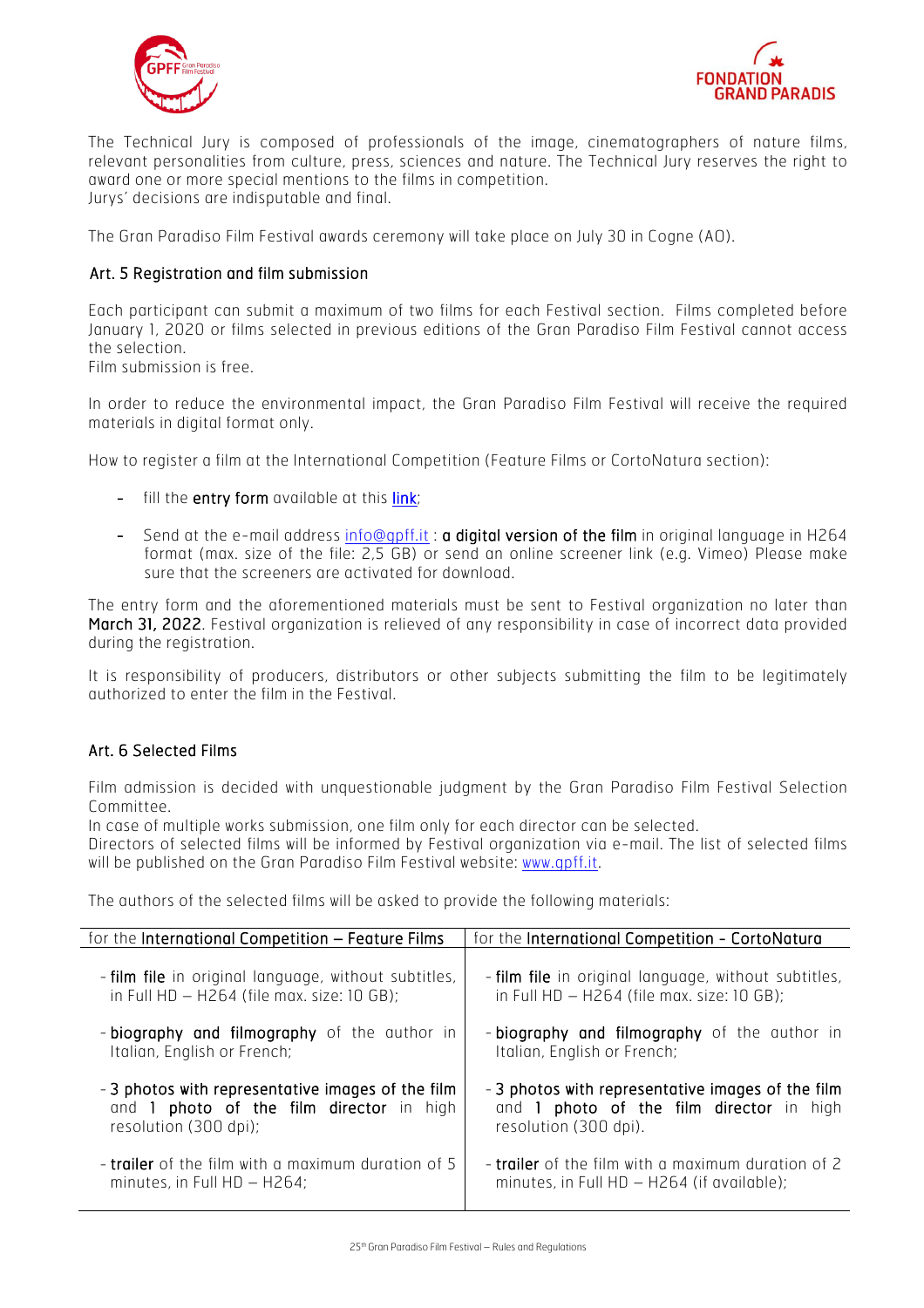



| - transcription of the dialogues in Italian, English            | - transcription of the dialogues in Italian, English     |
|-----------------------------------------------------------------|----------------------------------------------------------|
| or French for possible subtitling in Italian;                   | or French for possible subtitling in Italian;            |
| - if available, <b>file .srt, .svb or .vtt</b> of the dialogues | - if available, file .srt, .svb or .vtt of the dialogues |
| in Italian, English or French.                                  | in Italian, English or French.                           |

The sent film must correspond to the version provided during the registration. A deadline for sending the requested materials will be indicated in the e-mail confirming the selection; in case of non-receipt or receipt of files other than that requested by that date, Festival organization reserves the right to exclude the selected film from the competition.

The authors of the selected films are required to inform Festival organization about any changes occurring in the period between the registration and the screening of the film at the Gran Paradiso Film, about:

- awards received:
- première (Italian or international).

## Art. 7 Distribution and rights of use of the selected films

During the Festival, selected films distribution will be done in the order and according to the program defined by the Gran Paradiso Film Festival organization.

Selected films of the two International Competition sections will be presented to the audience in original language or with Italian subtitles provided by Festival organization.

Selected films, whose authors have given their consent for the online screening, will be available on the web from July 31 to August 9 on a dedicated platform, which will not allow to download the contents and with reserved and protected access for the audience jury only. Once the audience jury member has logged in with his personal credentials, he can choose the film to watch. The film will remain available for viewing for the next 30 hours only.

Participants release the organization from any request made by third parties about the ownership of film copyright and violation of other rights. Participants also ensure to have obtained all the releases for the use of images of people, things or natural elements for which specific consent is required. Each author is responsible for the subject shot and raises the organization from any responsibility for the content shown in public.

Moreover, participants authorize:

- a) the projection of the selected films during the screening sessions of the  $25<sup>th</sup>$  Gran Paradiso Film Festival only, as scheduled in the program available on Festival website www.gpff.it;
- b) the screening of the film winning the Stambecco d'Oro on the occasion of the of Gran Paradiso Film Festival next edition launching event;
- c) the subtitling in Italian of the selected films;
- d) the editing and the free use of films extracts for a maximum duration of 3 minutes for feature films and of 10% of the total duration for short films - for publication on the web and / or for television promotional clips of the Gran Paradiso Film Festival;
- e) the use of the photos in the promotional material (paper, digital, etc…) of the Gran Paradiso Film Festival;
- f) the duplication and archiving of copies of the selected films.